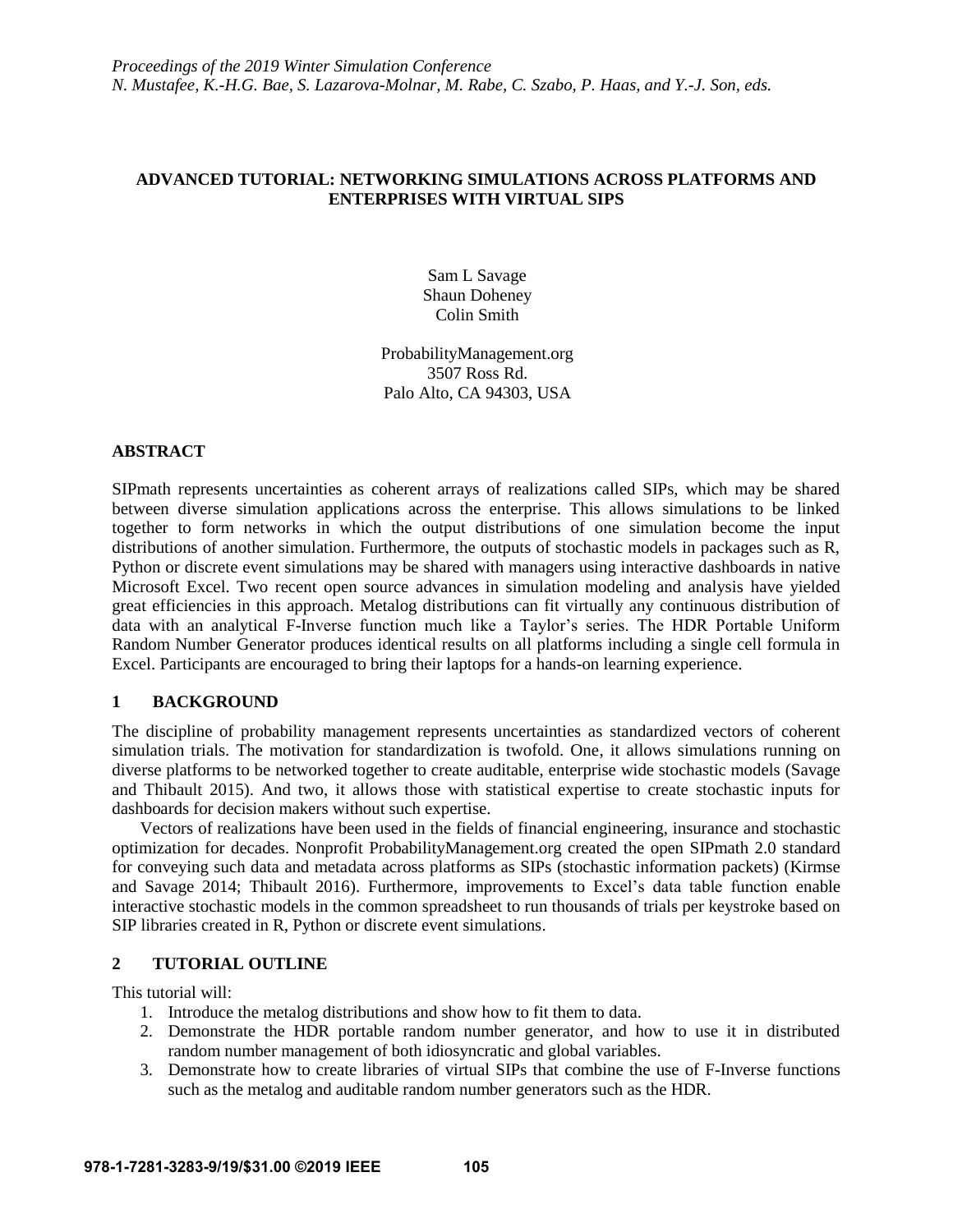4. Show how these libraries may be generated in analytical applications such as R, Python, or discrete event simulations, and then used in interactive stochastic dashboards in native Excel.

## **3 TWO RECENT TECHNICAL ADVANCES: THE HDR AND METALOG**

Two recent advances in the theory of simulation modeling and analysis are fundamental in their own right, but when combined in the context of probability management represent a breakthrough in both storage requirements and random number management.

- 1. The HDR portable pseudorandom number generator, to be presented by Douglas W. Hubbard at the 2019 Winter Simulation Conference, is an open source counter (random access) generator. It does well in the dieharder tests (Brown et al. 2019) and gives identical results across platforms. It easily fits into a single cell in Excel and runs interactively with the data table, performing 1,000 trials in roughly one hundredth of a second, or a little over ten seconds per million trials. It is orders of magnitude faster in compiled languages. It has a multi-dimensional seed, which may be assigned across users on different platforms, to 1) prevent inadvertent correlation of random variables, and 2) impose correlation where desired; for example, to model externalities such as labor rates in a particular region, earthquakes, or commodity prices.
- 2. The metalog system (named for the logistic distribution from which it is derived) fits F-Inverse functions to quantiles allowing simulations to be easily based on historical data or the output of other simulations (Keelin 2016; Keelin 2019). Metalogs may be used to fit nearly all possible continuous data with a single family of formulas, making them akin to Taylor's series. Virtual SIPs may be created by driving metalog F-Inverse functions with a portable generator like the HDR, This produces auditably identical streams of random variates across platforms.

### **3.1 Use Case Example**

Consider a construction firm that performs various sorts of jobs related to roadwork. A project requires a specified number of units of each of three types of jobs to be performed as shown in Table 1.

| Job    | Job              |       |
|--------|------------------|-------|
| Number | Type             | Units |
| 76468  | $J$ ob $1$       | 20    |
| 76469  | Job 1            | 30    |
| 76470  | $J$ ob 1         | 100   |
| 76471  | Job 2            | 25    |
| 76472  | Job <sub>2</sub> | 50    |
| 76473  | Job 2            | 23    |
| 76474  | Job 3            | 14    |
| 76475  | Job 3            | 53    |

Table 1: Units of three types of jobs to be performed.

However, both the labor hours per unit of work, and the labor costs per hour are uncertain. What are the chances that the cost of this project will exceed \$20,000,000?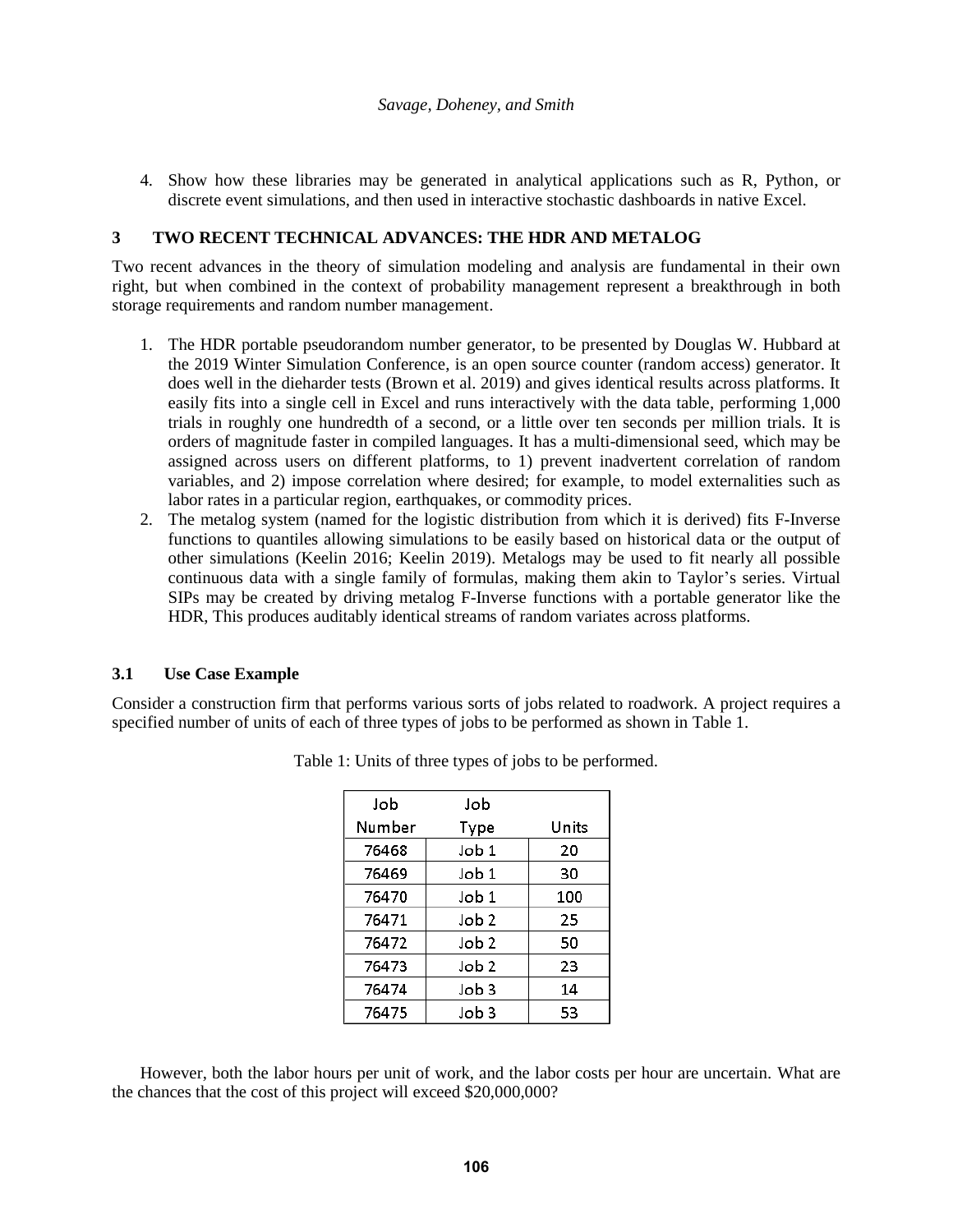### *Savage, Doheney, and Smith*

In most firms today, this would be considered an imponderable question. But those same firms typically have large quantities of data from which cost distributions can be readily estimated, and a stochastic library created. Once such a library is in place, it takes only a few keystrokes to create an interactive dashboard in native Excel that can perform 1,000 trials per keystroke to estimate the distribution of total cost as shown in Figure 2. The SIPs required to express the uncertainties in this model would comprise 1,000 numbers for each of the eight jobs plus one for the labor rates for a total of 9,000 numbers in addition to metadata. With virtual SIPs, these are replaced by four cells in Excel containing less than 500 characters each, as we will show below.

This example displays both idiosyncratic uncertainties, the number of labor hours required per job, and a global uncertainty, the cost per hour of labor in the region. These will be treated differently as demonstrated below.



Figure 1: An interactive stochastic dashboard in native Excel based on virtual SIPS.

The steps in creating this demo model were as follows:

- 1. Specify the unique Job Numbers as seeds in the HDR Generator. This assures that the idiosyncratic uncertain labor hours per unit of all jobs will be independent. Note that Labor Rate per hour is a global variable and has its seed specified within the library.
- 2. Load the distributions of labor hours per unit for the corresponding Job Type and the global uncertainty, labor cost per hour from the virtual SIP library. The numbers appearing in the cells containing the sparkline graphs of the distributions may be set to display individual trials or metadata such as the average.
- 3. Specify total labor hours as the Sumproduct of Units and Labor Hours per Unit.
- 4. Specify Total Cost as Total Labor Hours times Labor Rate and specify this as an output cell for the data table simulation. A sparkline column graph displays the histogram of the results.
- 5. Average, Percentile and Chance of Exceedance are all calculated from the trials in the data table, whereupon we see that the chance of exceeding \$20,000,000 is 22%. If we were to change any of the input numbers, a model of this size would re-calculate the 1,000 trials nearly instantaneously.

### **3.2 Stochastic Roll-up**

Now imagine ten projects each consisting of some combination of the three jobs in the example above. The manager of each project, with or without statistical experience, can fill in their individual details, whereupon the output SIPs of all ten models will be coherent. That is, because all templates use the same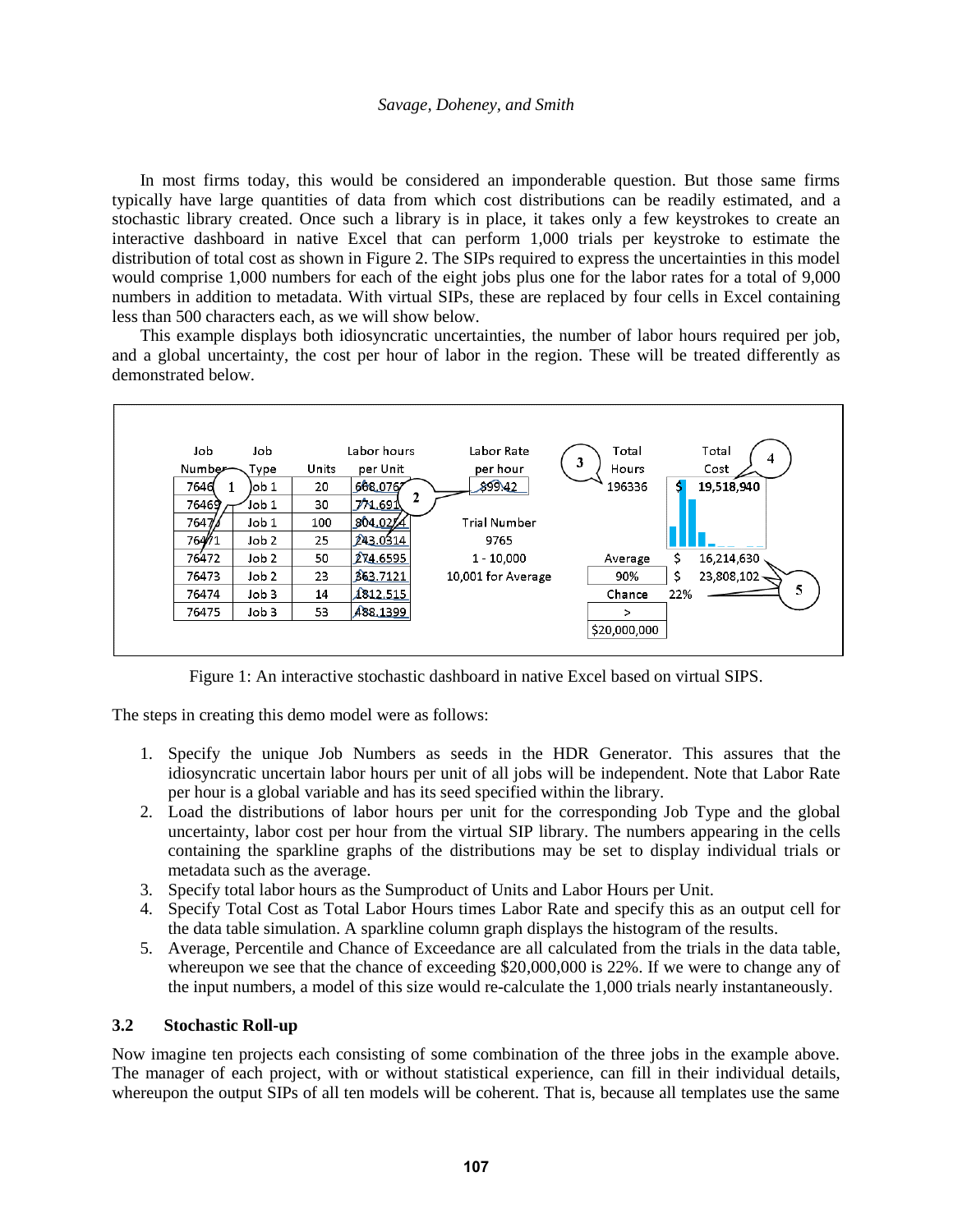seed for the global variable of labor cost, the output SIPs will be correctly correlated, and are therefore additive. Thus they may be summed element by element to yield the SIP of total cost across all ten projects.

# **4 SIPMATH REVIEW**

Before addressing the technical advances of the metalog distributions and the HDR generator, we will review the basic concept of SIPmath. The open SIPmath Standard represents uncertainties as vectors (of dimension N number of trials) of specific realizations of a probability distribution along with metadata. The data structure is known as a SIP (Stochastic Information Packet). A set of SIPs that preserve the statistical relationships between its constituents is a Stochastic Library Unit with Relationships Preserved (SLURP). Virtually any sort of relationship, linear or non-linear, may be preserved in this manner, as opposed to simple correlation as produced by Cholesky factorization.

## **4.1 Advantages of SIPs**

There are four primary advantages of representing uncertainties as vectors of realizations.

- 1. SIPs are **actionable** in that they may be used as direct input to computer simulations.
- 2. SIPs are **additive**. If the statistical relationships or lack thereof between vectors is preserved and they have the same dimension (number of trials), then they have group theoretic properties that are similar to those of numbers. That is, they may be added, multiplied, or divided element by element to perform stochastic calculations. For example if *x* and *y* are coherent SIPs of two random variables, that is, they preserve statistical dependence, then

 $SIP(x+y)=SIP(x)+SIP(y)$ 

 $SIP(x*y)=SIP(x)*SIP(y)$ 

and, if no element of *y* equals zero,

## $SIP(x/y)=SIP(x)/SIP(y)$

These properties extend to virtually any other formulas which are defined for all the values of x and y, for example  $\text{SIN}(x)+\text{COS}(y)$ . Furthermore the property holds even with highly non-linear relationships between the variables, such as those displayed in Figure 3 by Alberto Cairo's Datasaurus data (Cairo 2016; Savage 2019).

This allows diverse simulations running on various platforms to be networked through their input and output SIPs.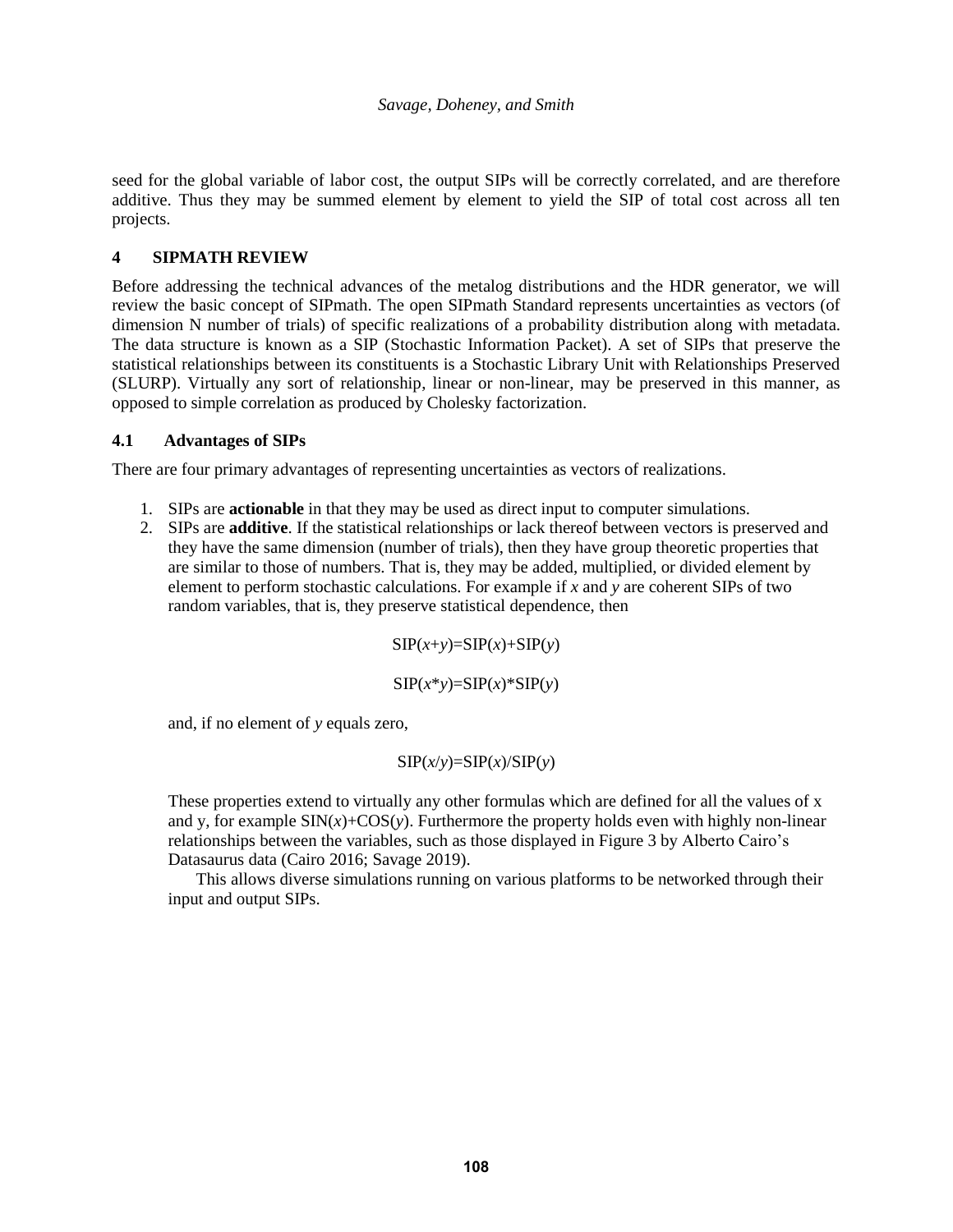*Savage, Doheney, and Smith*



Figure 2: Datasaurus arithmetic.

- 3. SIPs are **auditable**. Since they consist of numerical data, they may be audited at any level of a simulation or network of simulations and contain metadata that includes provenance.
- 4. SIPs are **agnostic**, in that as pure data, they may be communicated between any software platforms that process arrays.

## **4.2 Disadvantages of SIPs**

- 1. Large quantities of data must be stored. Even multiple instantiations of independent, identically distributed (IID) variables require a separate permuted vector of realizations for each, to ensure that no two variables are correlated.
- 2. The number of trials may not be usefully increased beyond the dimension of the original sample.

## **5 VIRTUAL SIPS**

The 3.0 Open SIPmath Standard combines uniform random number generators, such as the HDR, Mersenne Twister, or others, and F-Inverse functions such as those found in R, Python, or the metalogs to create virtual SIPs taking up just a tiny fraction of the storage of an actual data base of trials.

Virtual SIPs are a way to maintain the four advantages listed above while overcoming the two disadvantages. Instead of actual vectors of data, virtual SIPs may be represented by the seeds of a portable random number generator along with F-Inverse functions and a correlation matrix to be used in Cholesky factorization or other methods of generating statistical dependence on the host machine. The only disadvantage of virtual SIPs is that currently they cannot preserve non-linear statistical relationships between variables. However, virtual SIPs may be supplemented by actual data SIPs where required in such instances.

## **5.1 Extending the 2.0 Standard for Virtual SIPs**

The 2.0 SIPmath standard has a "Type" property, which refers to the encoding format to implement vectors of actual data (for example, CSV). To implement virtual SIPs, we introduce a new Type, F-Inverse.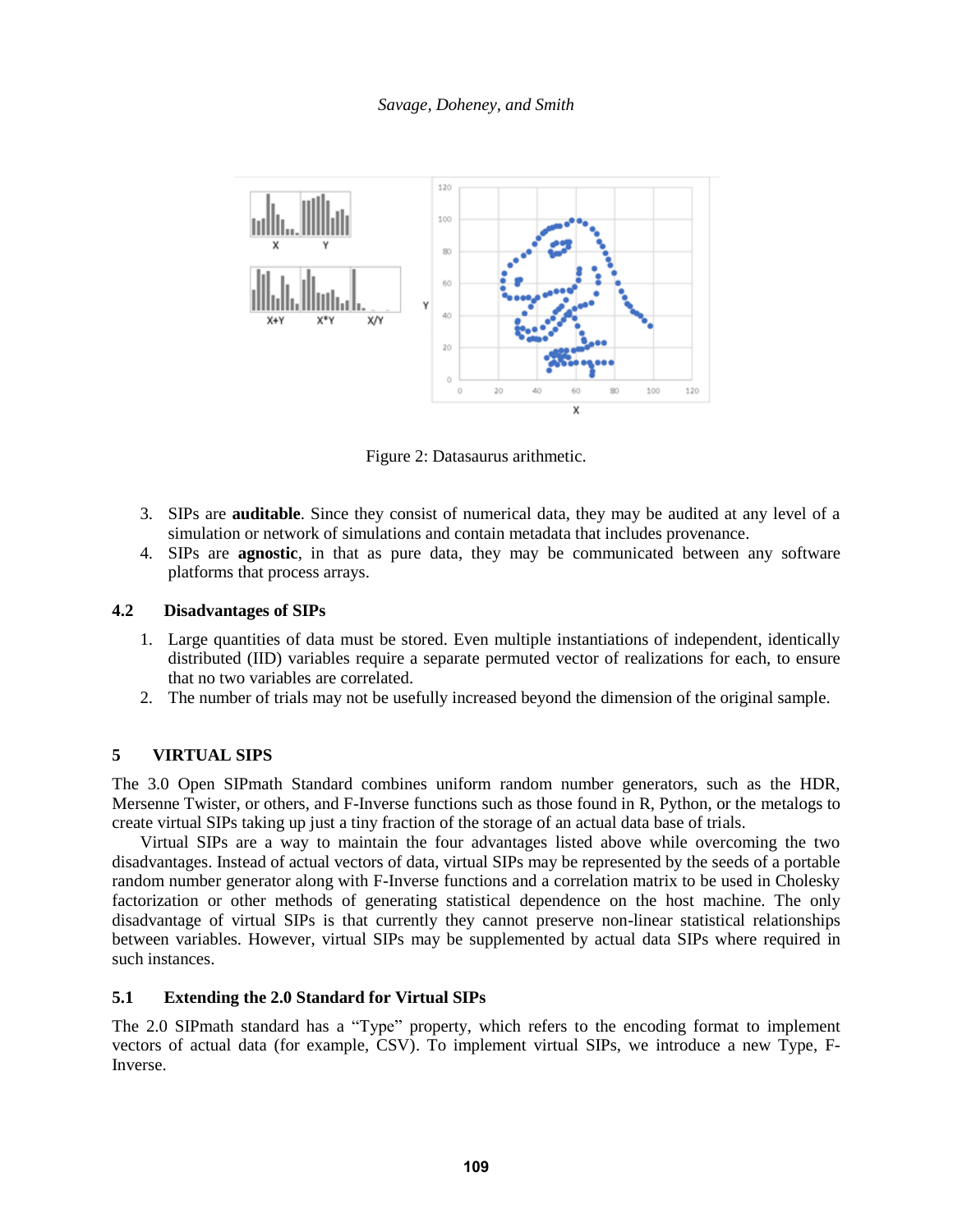The F-Inverse type requires both a Subtype and a Uniform random number Generator. The Subtype may include metalog, Excel .INV (native F Inverse function in Excel), R (Inverse), etc. The Uniform Generator may include HDR, Mersenne Twister, or others.

After these parameters are specified, the properties of the chosen Generator and F-Inverse are relied upon for further specification.

## **5.2 Metalog Virtual SIPs**

Figure 4 displays a metalog virtual SIP for an idiosyncratic uncertainty such as the labor hours per unit for a given job in the use case above. This one is a simple lower bounded metalog, which is analogous to a lognormal distribution but with much more shape flexibility. The string " $r$ " is replaced by the output of the specified uniform random number generator when the string is instantiated in the host environment. Figure 5 displays a metalog virtual SIP for a global uncertainty such as hourly labor rate in the above use case. Note that example has fewer terms than the one in Figure 4, and  $r$  has been replaced by  $r$ , s4321, 123, 456 denoting that a multidimensional seed of 4321, 123, 456 has been specified for use with the random number generator as part of the virtual SIP itself. This will ensure that any model referring to uncertain labor rates will not only use the same distribution, but the same outcome on each trial. This will preserve the additive property of the outputs of any models using this variable as we will describe below.

 $=0 + EXP($  6.4693716402351+-0.151397454836427\*LN( $r/(1-r)/(1-r)$ )+-0.494136242104418\*( $r (0.5)^*LN(r/(1-r)) + 1.41905625002059*(r-0.5) + 2.53239503239294*(r-1)$  $0.5)$ ^2+1.50475296232577\*(\_r\_-0.5)^2\*LN(\_r\_/(1-\_r\_))+-4.21909049140061\*(\_r\_- $0.5)$ ^3+2.15043956616134\*(\_r\_-0.5)^3\*LN(\_r\_/(1-\_r\_))+-10.9472654560604\*(\_r\_-0.5)^4+- $0.733439781442058*(r - 0.5)$ ^4\*LN( $r/(1-r))$ )

### Figure 3: An idiosyncratic metalog virtual SIP.

=15+EXP(LN(85-15)+(1/2)\*(LN((1-0.05)/0.05))^-1\*LN((120-15)/(45-15))\*LN(\_r,s4321,123,456\_/(1- \_r,s4321,123,456\_))+((1-2\*0.05)\*(LN((1-0.05)/0.05)))^-1\*LN(((120-15)\*(45-15))/(85-  $(15)^{2*}$ (r,s4321,123,456 -0.5)\*LN(r,s4321,123,456 /(1-r,s4321,123,456 ))) )

Figure 4: A global metalog virtual SIP.

Figure 5 displays the full virtual SIP library and metadata for the use case example. It includes the average, the count of data elements upon which the metalog was based, and the initials of the analyst who created the metalog. Additional metadata includes 100 histogram bins, which are available analytically for metalogs, and may be displayed as graphs in the host environment as shown in the simulation input cells labeled 2 in Figure 2 and in Figure 6.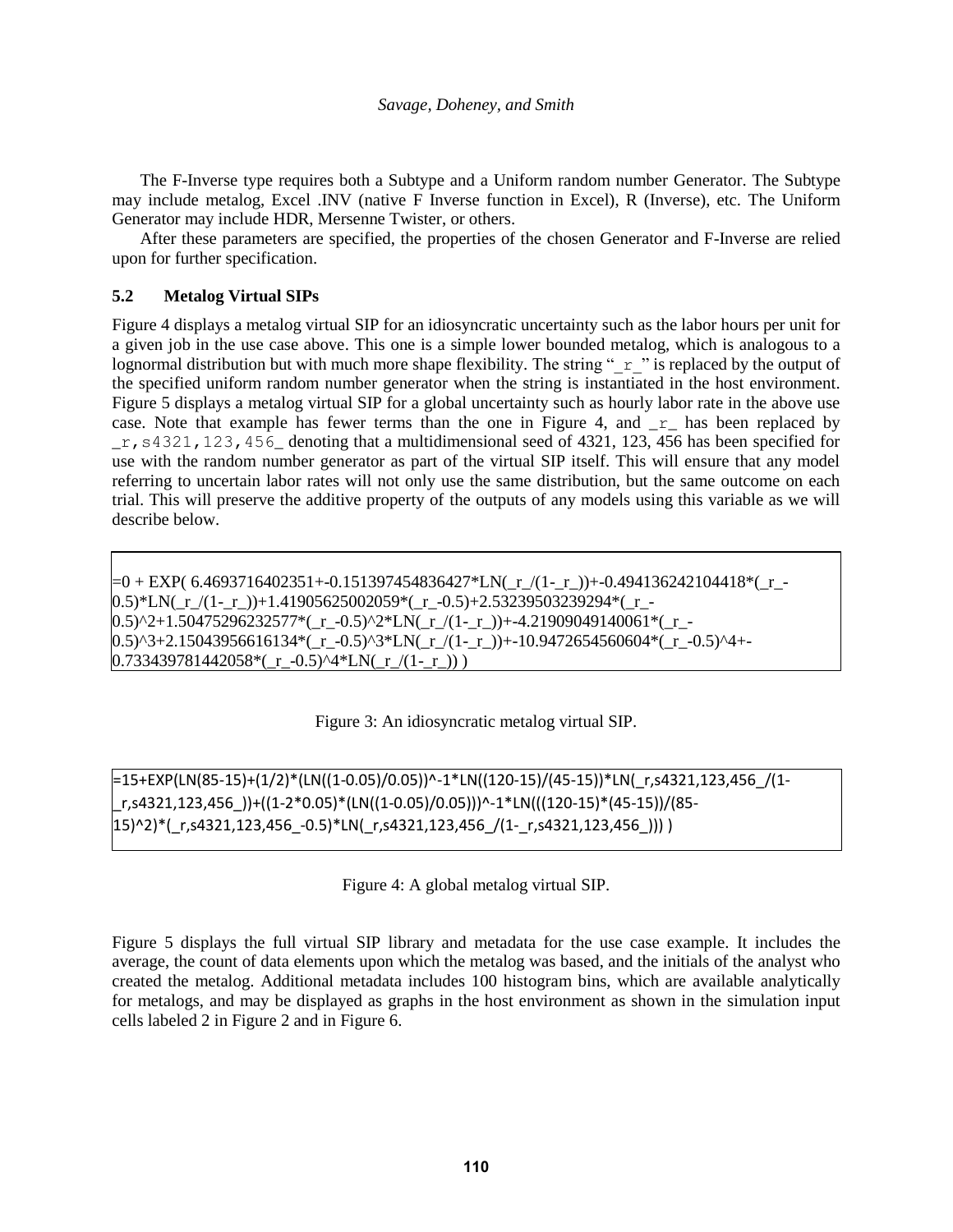|  | Savage, Doheney, and Smith |  |  |
|--|----------------------------|--|--|
|--|----------------------------|--|--|

| PM_Type            | F_Inverse                                           |             | Metadata Index                       |           |
|--------------------|-----------------------------------------------------|-------------|--------------------------------------|-----------|
| PM_Subtype Metalog |                                                     |             | avg                                  |           |
| PM_RNG             | <b>HDR</b>                                          |             | count                                |           |
|                    |                                                     |             | analyst                              |           |
|                    |                                                     |             |                                      |           |
|                    |                                                     |             |                                      |           |
| Name               | Job1                                                | Job2        | Job3                                 | LaborRate |
| F-inverse          | $=$ IF(PM_Ir $=$ IF(PM_Ir $=$ IF(PM_Ir $=$ IF(PM_Ir |             |                                      |           |
| avg                | 703.8564 392.4618 745.2625                          |             |                                      | 84 I      |
| count              | 302                                                 | 563         | 198 NA                               |           |
| analyst            | ASBM                                                | <b>ASBM</b> | ASBM SLS                             |           |
|                    |                                                     |             |                                      |           |
| Hist Bin Count     | 100                                                 | 100         | 100                                  | 100       |
| Histogram data     |                                                     |             |                                      |           |
|                    | 6.21E-06 1.92E-05 8.79E-05 7.08E-05                 |             |                                      |           |
|                    | $\vert$ 1.24E-05 3.83E-05 0.000151 0.000142         |             |                                      |           |
|                    | $1.86E-05$ 7.09E-05 0.000208 0.000212               |             |                                      |           |
|                    |                                                     |             |                                      |           |
|                    |                                                     |             | $3.1E-05$ 0.000222 0.000333 0.000354 |           |
|                    | $\vert$ 4.23E-05 0.000479 0.000414 0.00053          |             |                                      |           |
|                    | $ 8.98E-05 0.001014 0.000517 0.000739 $             |             |                                      |           |

Figure 2: Metalogs and associated metadata.



Figure 3: A graph of the metalog distribution generated from metadata.

## **5.3 The HDR Generator**

The discipline of probability management allows simulations to be networked together through stochastic libraries of inputs and outputs. In this environment it may be possible to aggregate the SIPs of simulations developed by modelers who are not even aware of each other's existence. Improper handling of statistical dependence would invalidate such aggregated results. Because the HDR generator is open source, and is quite new as of the writing of this paper, it is expected that evolution will continue. That being said, there were four necessary design criteria for generator in order to create virtual SIPs with F-Inverse functions as described below.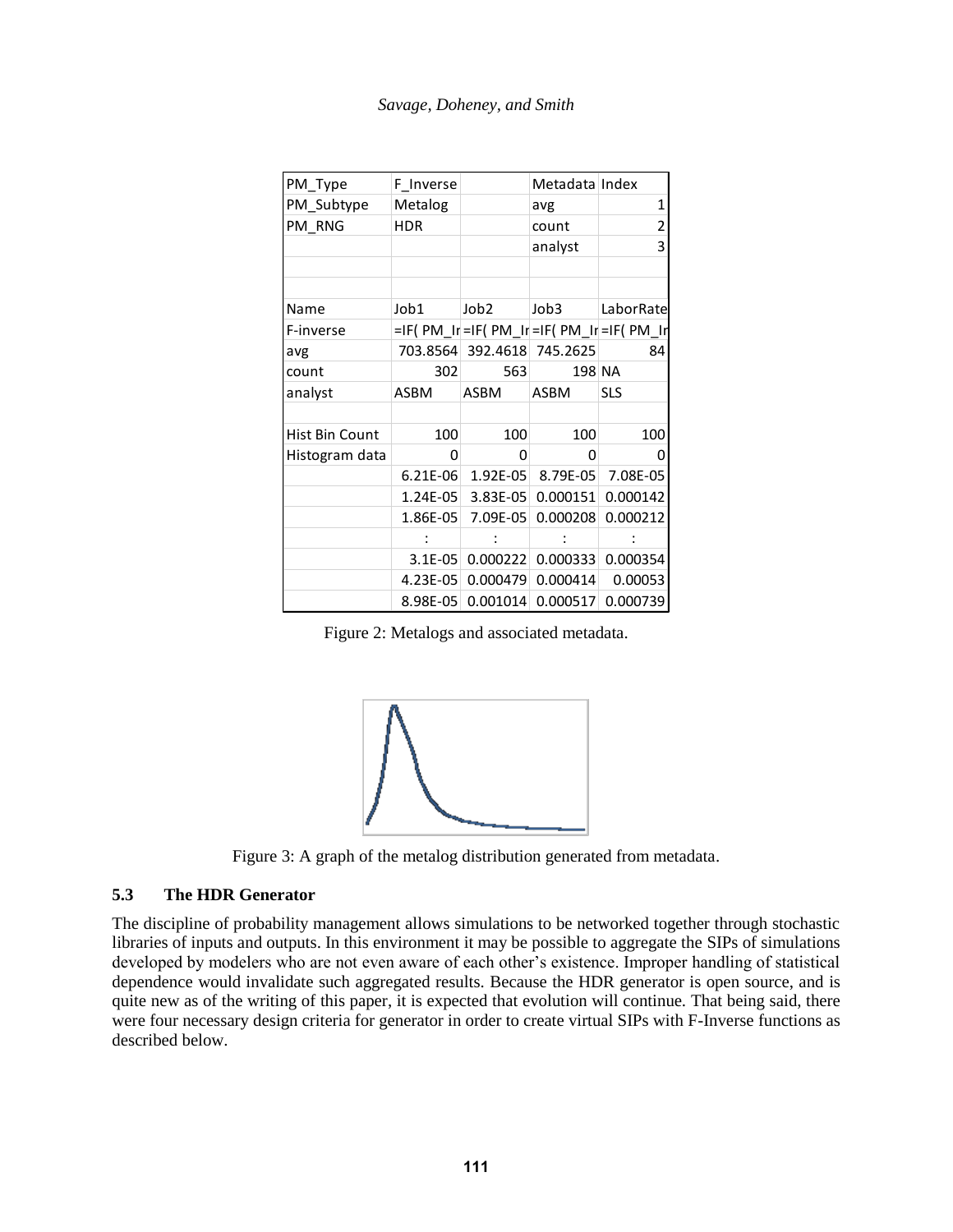- 1. Random Number Management
- 2. Auditability
- 3. Accessibility and Speed
- 4. Quality

=(mod((mod(mod(999999999999989,mod(Trial\*2499997+Var\*1800451+Ent\*2000371,745 0589)\*4658+7450581)\*383.99991)\*7440893+mod(mod(999999999999989.mod(Trial\*2246 527+Var\*2399993+Ent\*2100869,7450987)\*7580+7560584)\*17669,7440893))\*1343,42949 67296)+.5)/4294967296

Figure 4: The HDR generator. Trial = trial number,  $Var = \text{variable ID}$  and  $Ent = \text{Entity ID}$ .

## **5.3.1 Random Number Management**

There are two considerations in the networked simulation environment that do not occur in conventional simulation within a single computer program.

- 1. The idiosyncratic uncertainties of local variables on all platforms must be guaranteed to be independent from one another regardless of who created them.
- 2. Global variables representing such things as earthquakes, commodity prices or other externalities must use the same sequence of trials in all platforms to maintain coherence.

The HDR generator has a multidimensional seed; a variable ID, analogous to the seed in a typical generator; and an Entity ID, which defaults to zero, but which can be assigned to a particular organization or group a bit like IP addresses. There are two additional dimensions, which might be used for such things as departments within an organization, agents, time series elements, etc.

# **5.3.2 Auditability**

To maintain auditability, it is important to be able to view any trial of the simulation instantly. This requires what is known as a counter-based or random access generator. It behaves like a hash function in which you enter the seed(s) and iteration counter, and the result appears as an output without recursion. This was also a required feature in order to make it interactive.

# **5.3.3 Accessibility and Speed**

Because probability management allows managers without statistical experience to utilize SIPs generated by experts on specialized analytical platforms, it was important that the HDR generator work interactively as a single cell formula in Excel, which has upwards of one billion users. It is compatible with Data Table simulation, in which the column input cell, say running from 1 to 1,000 becomes the Trial input in Figure 8. It produces roughly 1,000 variates per one hundredth of a second. The HDR has thus provided a much needed seed-able random number generator for Excel to replace =RAND(), and an early version has been in use by the free SIPmath Modeler Tools available at ProbabilityManagement.org since 2016 (Savage 2016). Of course it works in other environments as well and is an order of magnitude faster in some environments.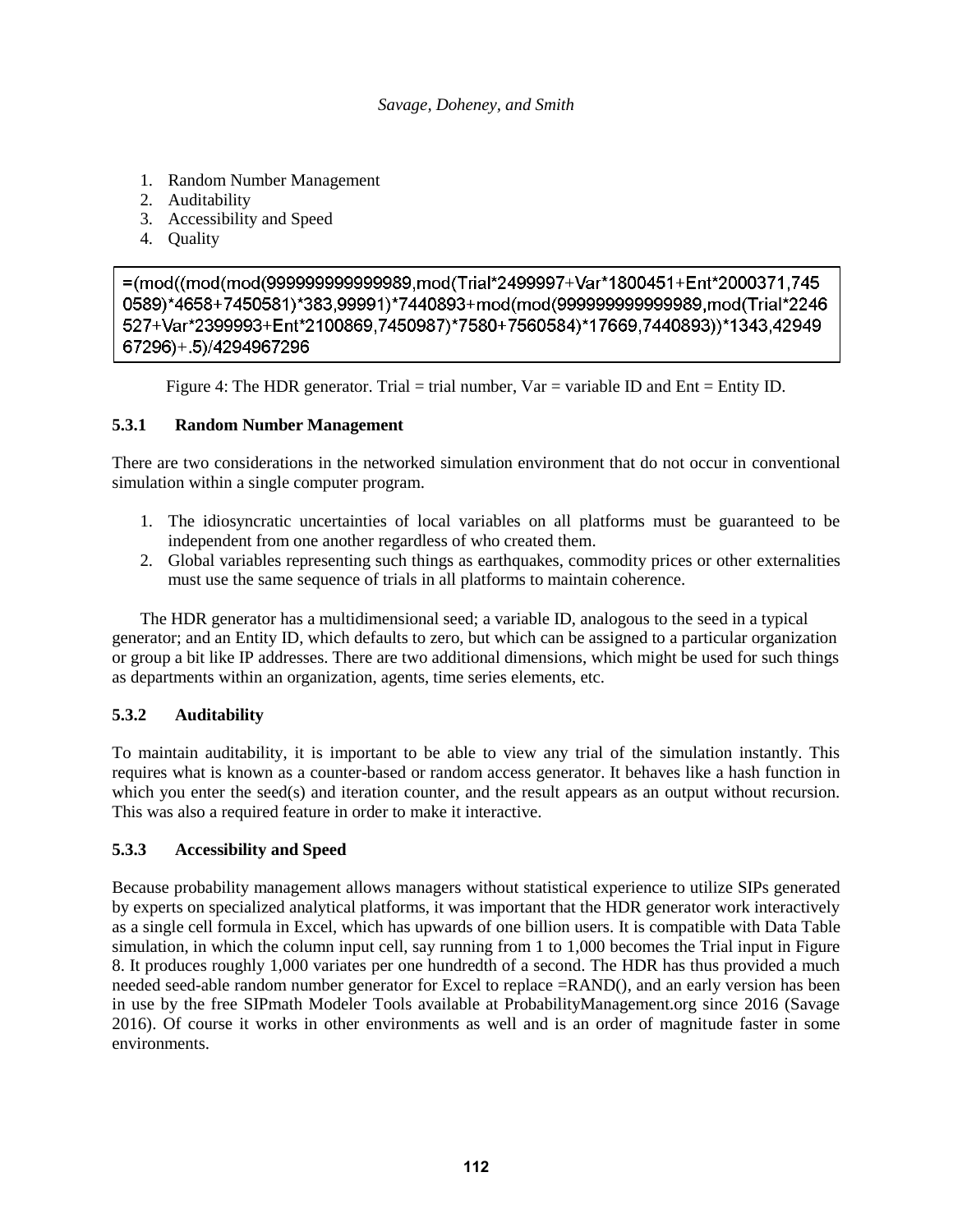# **5.3.4 Quality**

Given the problems with widely adopted random number generators in the past, today there are good test suites. The HDR generator compares favorably with Amazon Web Services and Python on the dieharder tests (Brown 2019), while beating the generators in R and C (Hubbard 2019)

# **5.4 Fitting Metalogs to Data**

Metalogs are somewhat analogous to the Pearson family of probability distributions (Pearson 1895) but have the following desirable properties.

- 1. They specified by either raw data, or to quantiles of the data, not to abstract parameters such a mean and variance.
- 2. They have far greater shape flexibility than the Pearson distributions, and can even model multi modal distributions.
- 3. Like Taylor's series they are governed by a power series which may be arbitrarily extended.
- 4. Unlike many other distributions they do not require a non-linear optimization to specify parameters, but use a least squares method involving a single matrix operation.

A well-documented Excel template available online (Keelin 2019) may be used directly to fit data and learn more about Metalogs.

## **6 ENVIRONMENTS**

## **6.1 Current SIPmath 2.0 Standard**

The current data formats supported by the SIPmath standard include XML, CSV, JSON, and XLSX. The standard specification document is available for download from ProbabilityManagement.org (Thibault 2016).

## **6.1.1 SIPmath Applications**

SIPmath applications merely run SIPs through a series of calculations by means of vectorization.

## **6.1.2 Excel**

In Excel, as discussed, this may be achieved through the data table function, which can process thousands of SIP trials per keystroke (Savage 2012). The data table functionality may be invoked by hand, but ProbabilityManagement.org has developed the SIPmath Modeler Tools add-in to facilitate the process (Savage 2016). Note that models created with the add-in do not require the add-in to run, and can be shared with any Excel user on Mac or PC as an interactive simulation dashboard.

## **6.1.3 Other Environments**

Environments such as Matlab, R, and Python use vectorized calculations as a matter of course, so SIPs stored in XML may be easily imported, used in calculations, and exported. Colin Smith has developed a SIPmath Package in Python which features the full functionality of the SIPmath tools for Excel and also includes full metalog support (Smith 2019).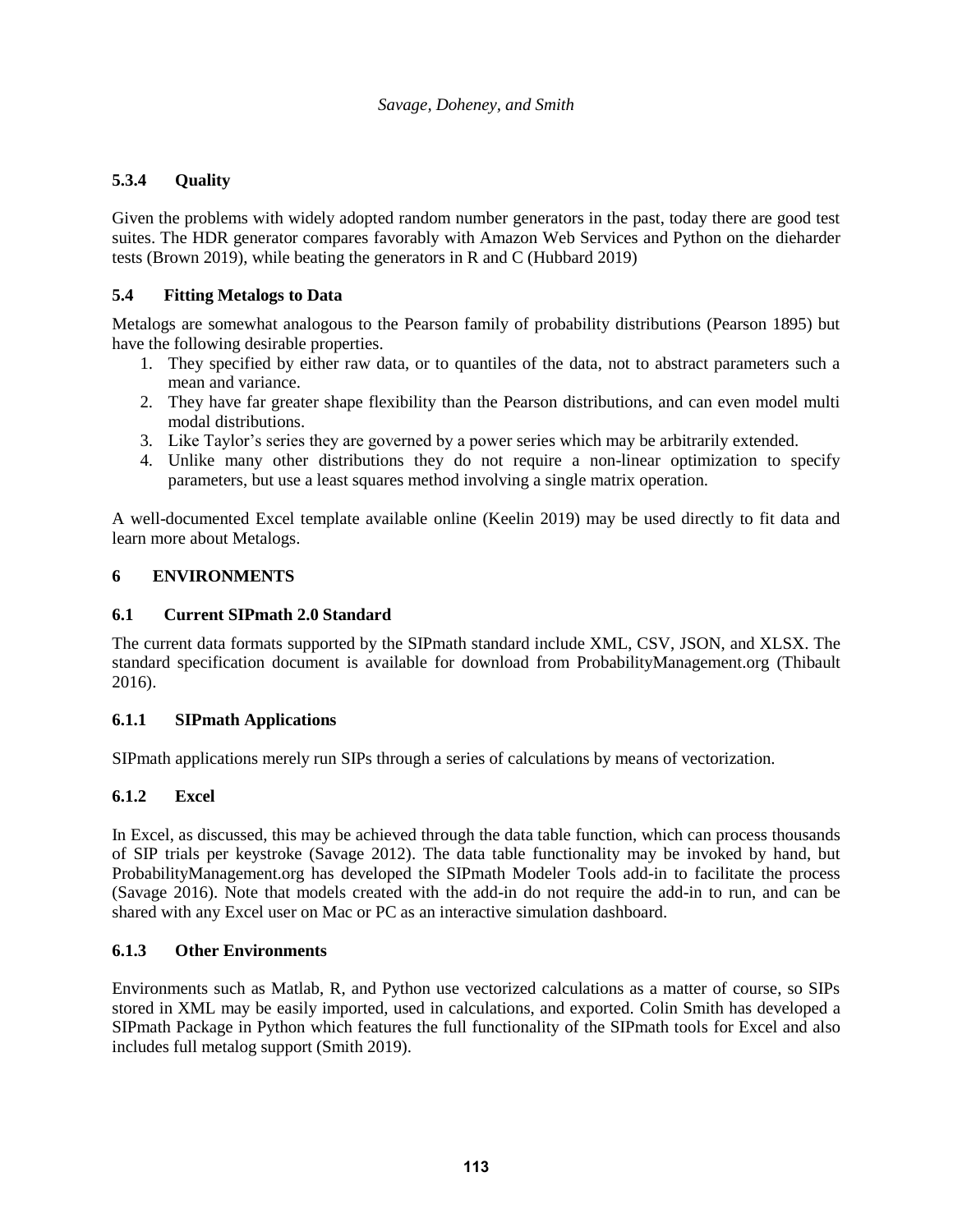## **6.2 Metalogs**

Metalogs are available online in templates and tools in Excel format (Keelin 2019; ProbabilityManagement.org 2019). They are also supported by Frontline Systems as of the V2017-R2 release and in Analytica Version 5.0 (Analytica 2019).

## **6.2.1 Fitting Metalogs to Data**

There are several ways to fit metalogs to data, and user discretion against over fitting is advised. Keelin (2016) is strongly recommended as well as Excel templates available online (Keelin 2019; ProbabilityManagement.org 2019).

A Python implementation was described above, and an R implementation upon which it was based is available (Faber 2018).

A comparison of metalogs fitted to the same data sets in Excel, R and Python appear in Figures 8, 9 and 10 and demonstrates the effectiveness of a common standard.



Figure 5: Metalogs in Excel.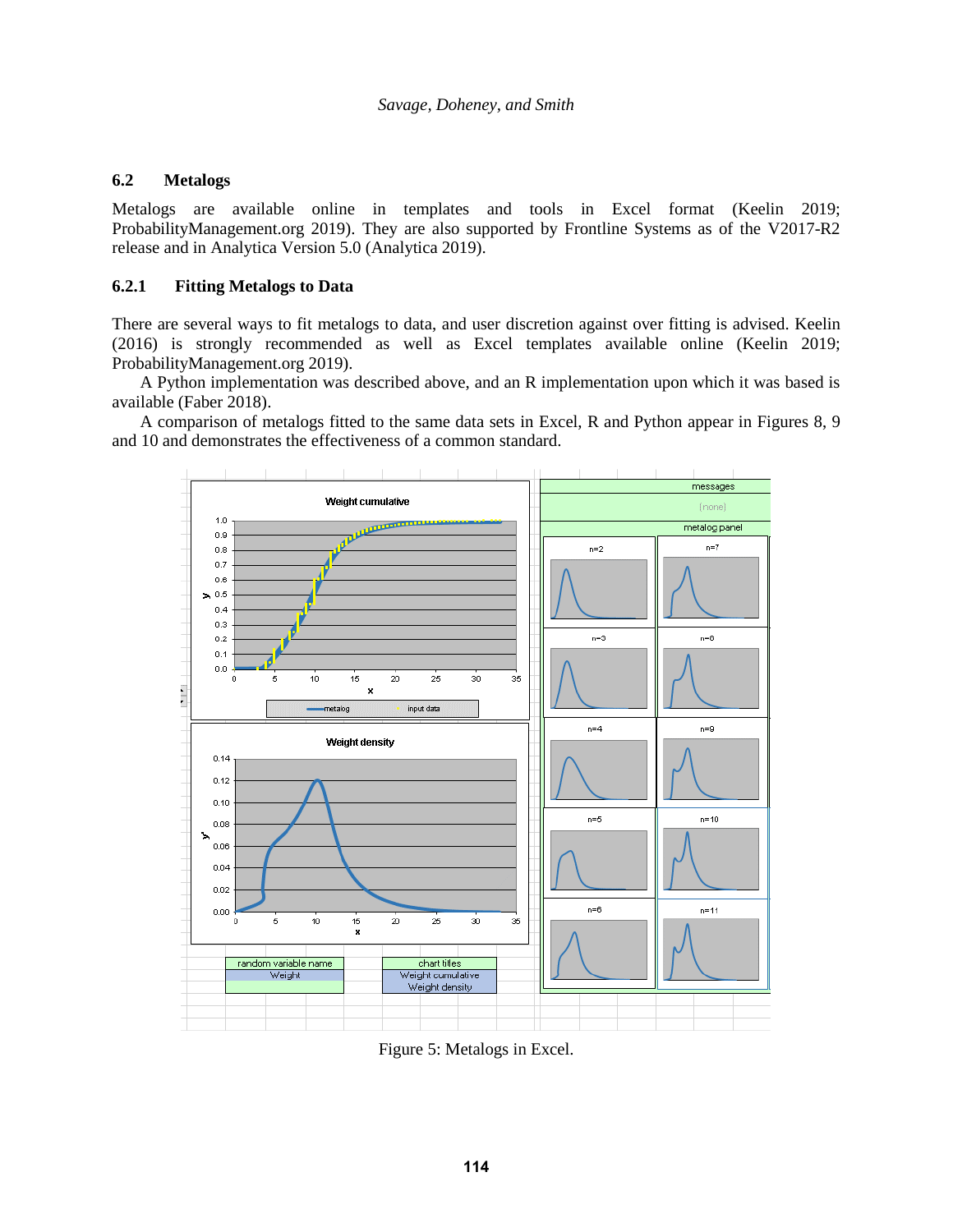

Figure 7: Metalogs in Python.

# **6.2.2 Metalogs and Machine Learning**

Machine learning exposes many probability distributions, which heretofore had no analytical expressions. Because of their shape flexibility metalogs are a good solution to quantifying the results of such techniques as classification trees, as shown in Figure 11.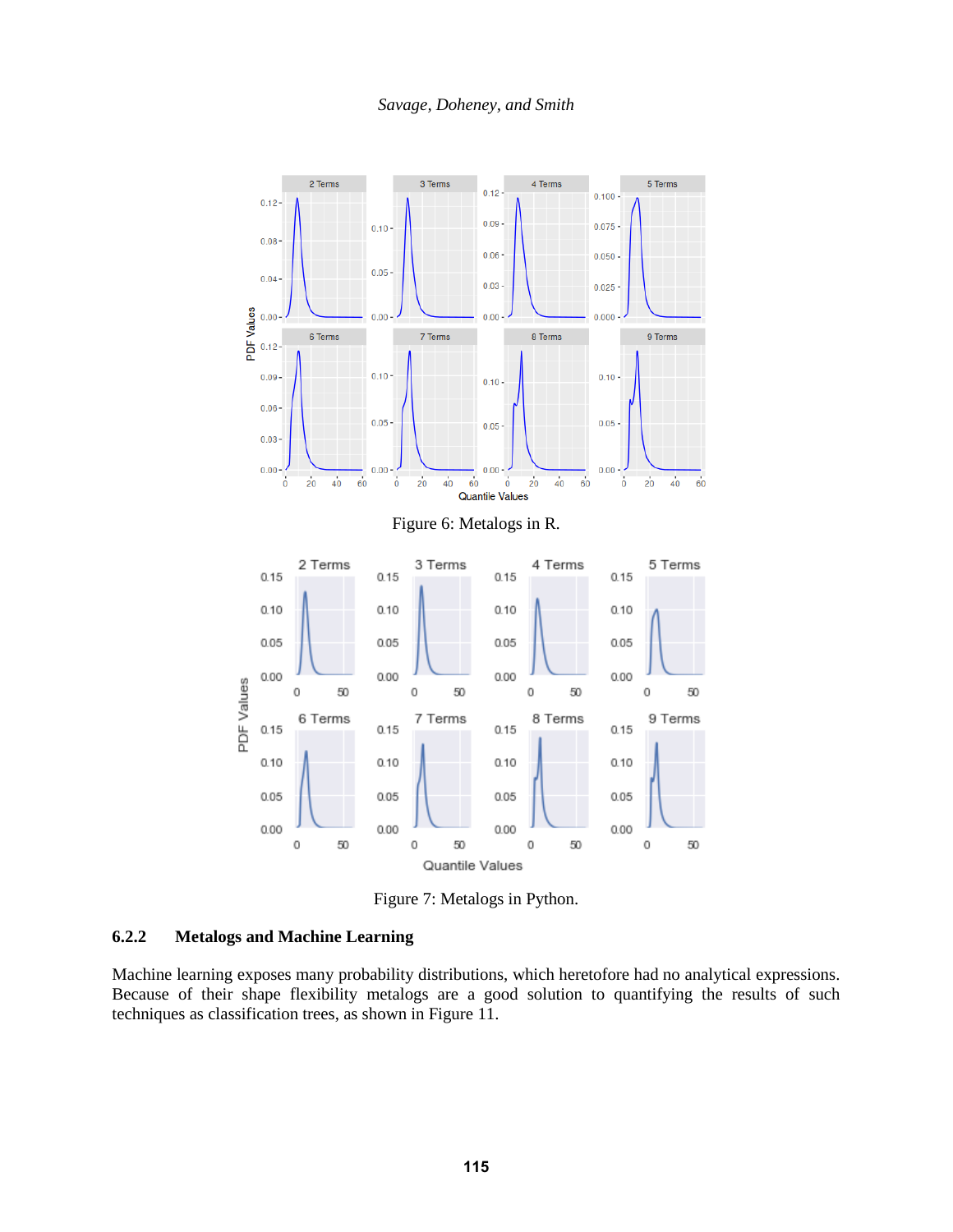#### *Savage, Doheney, and Smith*



Figure 8: Metalog distributions derived from a classification tree.

## **7 CONCLUSION**

For decades, libraries of realizations of stochastic processes have been used in financial engineering and insurance to aggregate risks. Recent open standards, which store realizations in arrays called SIPs, have allowed such libraries to be shared between applications running on diverse platforms, including Microsoft Excel. Virtual SIPs make use of new forms of random variate generation to vastly reduce the size of such libraries. Attendees of this tutorial are encouraged to bring their laptop computers with Excel to gain hands-on experience.

#### **REFERENCES**

- Analytica. 2019. Keelin (MetaLog) Distribution. [https://wiki.analytica.com/index.php?title=Keelin\\_\(MetaLog\)\\_distribution,](https://wiki.analytica.com/index.php?title=Keelin_(MetaLog)_distribution) accessed 28<sup>th</sup> April.
- Brown, R., D. Eddelbuettel, and D. Bauer. 2019. Dieharder: A Random Number Test Suite, Version 3.31.1. [https://webhome.phy.duke.edu/~rgb/General/dieharder.php,](https://webhome.phy.duke.edu/~rgb/General/dieharder.php) accessed 28<sup>th</sup> April.
- Cairo, A. 2016. Download the Datasaurus: Never Trust Summary Statistics Alone; Always Visualize Your Data.

[http://www.thefunctionalart.com/2016/08/download-datasaurus-never-trust-summary.html,](http://www.thefunctionalart.com/2016/08/download-datasaurus-never-trust-summary.html) accessed 28<sup>th</sup> April 2019.

Faber, I. 2018. rMetalog: Implementation of the Metalog Distribution. [https://cran.r](https://cran.r-project.org/web/packages/rmetalog/index.html)[project.org/web/packages/rmetalog/index.html,](https://cran.r-project.org/web/packages/rmetalog/index.html) accessed 28<sup>th</sup> April.

Hubbard, D. 2019. A Simple Pseudo Random Number Generator. [https://probabilitymanagement.org/s/HDR-PRNG-2019,](https://probabilitymanagement.org/s/HDR-PRNG-2019) accessed  $2<sup>nd</sup>$  May.

Keelin, T. 2016. "The Metalog Distributions." *Decision Analysis* 13(4).

Keelin, T. 2019. The Metalog Distributions. [http://metalogs.org/,](http://metalogs.org/) accessed 28th April.

Kirmse, M. and S. Savage. 2014. "Probability Management 2.0." *OR/MS Today* 41(5):30-33.

- Pearson, K. 1895. "Contributions to the Mathematical Theory of Evolution. II. Skew Variation in Homogeneous Material." *Philosophical Transactions of the Royal Society of London. A*, 186:343-414.
- Savage, S. 2016. "Monte Carlo for the Masses." *Analytics Magazine* September/October 2016:64-68.
- Savage, S. L. 2012. "Distribution Processing and the Arithmetic of Uncertainty." *Analytics Magazine* November/December 2012:28-32.